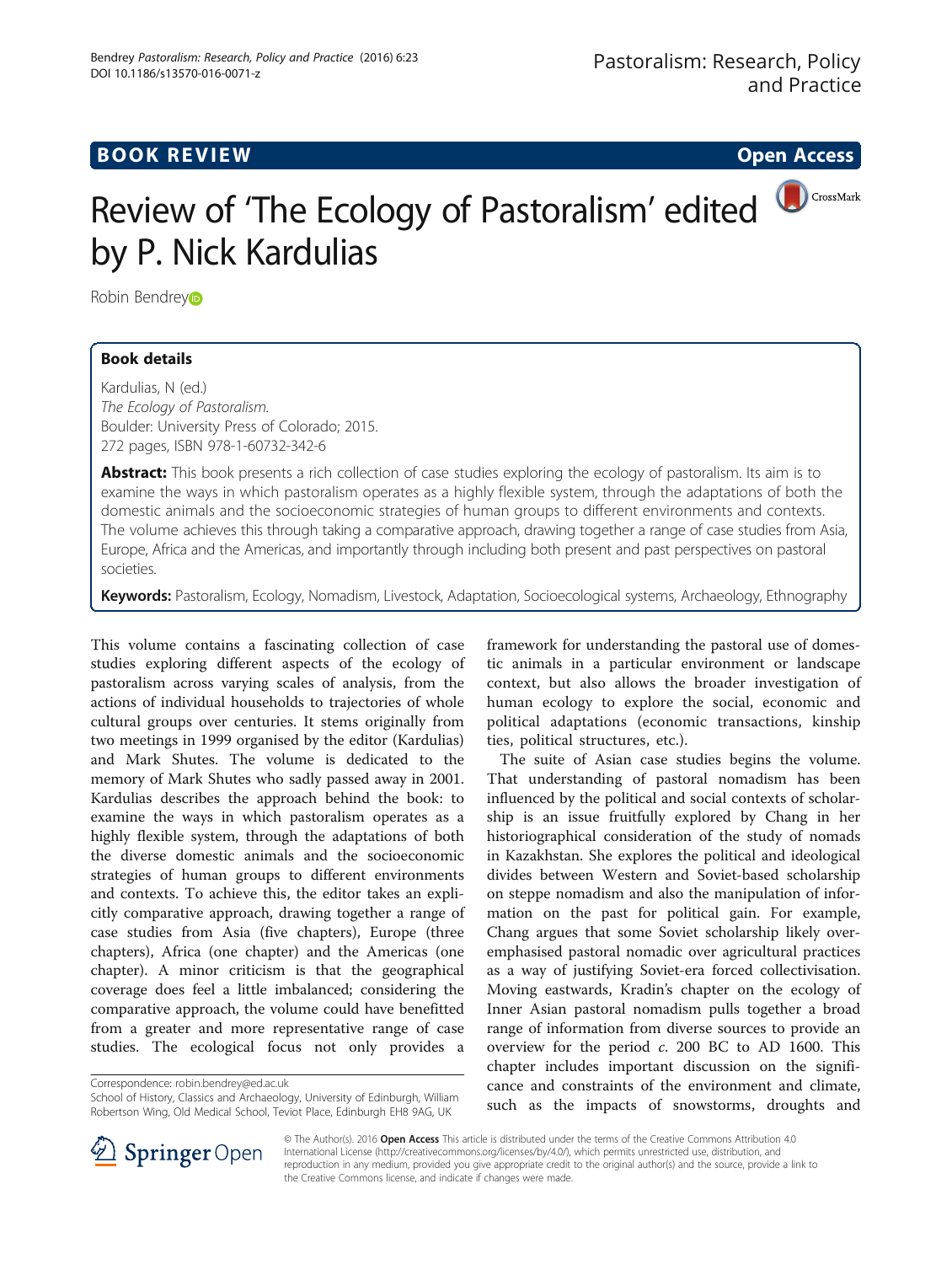epidemics, and the social mechanisms for mediating against these challenges. Kradin discusses the characteristics of the livestock and their adaptation to Inner Asian environments. The chapter also touches on theories about the role of climatic cycles on the emergence of nomadic empires and also explores the political ecology of these nomadic groups and their relationships with settled neighbours.

Another case study that explicitly addresses ecological constraints is Sidky's chapter on the people of Hunza (the Hunzakutz), living in the high mountains at the intersection of the Hindu Kush, Karakoram and Himalayan Mountains. Most areas with Hunza farming communities, situated at c. 2,000 to 2,400 m a.s.l, have low rainfall (<200 mm/year) and are classed as desert steppe, with irrigation water brought by canal from glaciers at higher altitude. Hunzakutz farmers have had to adapt to make use of available resources at different altitudes - altitude influences the length of the annual growing season, livestock kept and agricultural output. Animal husbandry is primarily focused on transhumance, with sheep and goat herds moving to upland pastures in spring and returning in autumn. Typically, an individual household keeps higher numbers of goats (15 to 20) as they are better adapted to the harsh alpine environments and fewer sheep (10 to 15). Small numbers of cattle are kept in and around the villages throughout the year. Sidky's thoughtful analysis of Hunzakutz rituals reveals their importance to resource management (controlling over-exploitation of upland pastures) and their sensitivity to the ecological cycles of the high-mountain environments.

The ritual use of animals is an area developed by Johannesson. His chapter explores Late Bronze Age-Early Iron Age (c. 1500 to 300 BC) mortuary ritual from Baga Gazaryn Chuluu in central Mongolia. Johannesson sensibly argues that you cannot use animal remains from mortuary contexts in isolation to simply reflect subsistence strategies such as pastoral nomadism, as their deliberate selection for inclusion may reveal more on the social ideologies of those who constructed the burial assemblage. In the final Asian case study, Negus Cleary presents a detailed consideration of Late Iron Age pastoralism within Chorasmia. Chorasmia is an archaeologically defined culture dating from the eighth/seventh century BC to the fourth century AD located within the Amu-Darya River delta (to the south of the Aral Sea). The fortified settlements and canals of this oasis culture are clearly important for controlling the local landscape and environment. Negus Cleary's important re-evaluation demonstrates a variety of roles for the fortresses (kalas) for both agricultural and pastoral production and not just sedentary farmers of a centralised, urbanised, agrarian state as previously thought.

Moving to Africa, the chapter by Moritz explores the FulBe pastoralists' relationships with the neo-patrimonial state (a state in which politics is conducted through informal clientelistic networks) in northern Cameroon and how these relationships affect the lives and livelihoods of the nomadic pastoralists. Moritz argues that the dominant image of the African state in the pastoralist literature is one of opposition to nomadic society but that a focus on official state laws and policies misrepresents these relationships. This is because the reality of contacts between the FulBe and the bureaucrats and elites who represent the state often differs from the official stance (e.g. local use of the formal bureaucratic system to extract bribes). Moritz's analytical approach thus focuses on the details of these contacts and everyday events. The study successfully demonstrates that the state is not primarily concerned with the domination of nomadic pastoralists but that the state's agents favour partial incorporation of them into the state as that makes them more vulnerable to easy exploitation.

In the sole case study from the Americas, Kuznar explores the long-term adaptability of Navajo pastoral practices through two measures: reproductive success, as measured by their population size, and economic success, as measured by their numbers of livestock. Despite historiographical challenges, in terms of the reliability and consistency of data, the chapter is successful in using these measures to understand the impact of historical and environmental factors. The analysis shows the long-term adaptive flexibility and success of Navajo pastoralism but the eventual demise of the system with the restrictions on mobility and stock reductions imposed in the 1930s. A similar political role of the state was also highlighted in Chang's study, with damaging effects on Kazakh communities following the Russian Tsarist state's policies to reduce pastoral mobility.

Moving to Europe, there are two chapters by Shutes on Irish dairy farmers. Shutes examines the historical transformations in the society and economy of a rural parish in southwestern Irish over the nineteenth and twentieth centuries AD. He pays particular attention to mechanisms of social flexibility (sharing of resources and labour) that link the productive economy and ecology. He demonstrates that it is the flexible social strategy that is at the heart of herding societies and is crucial for understanding and comparing such societies. In the following chapter, Shutes explores the wider impact of political-economic transformations on the same farming communities with Ireland's entry into the European Union (EU) in 1973. The study is interesting methodologically in terms of unpicking the components of social change, but also in the current context of debates within Europe over the role and influence of the EU at a local level. The final European case study, by Kardulias, is an ethnoarchaeological study of a herding family on Dokos, a small Greek island lacking natural sources of water.